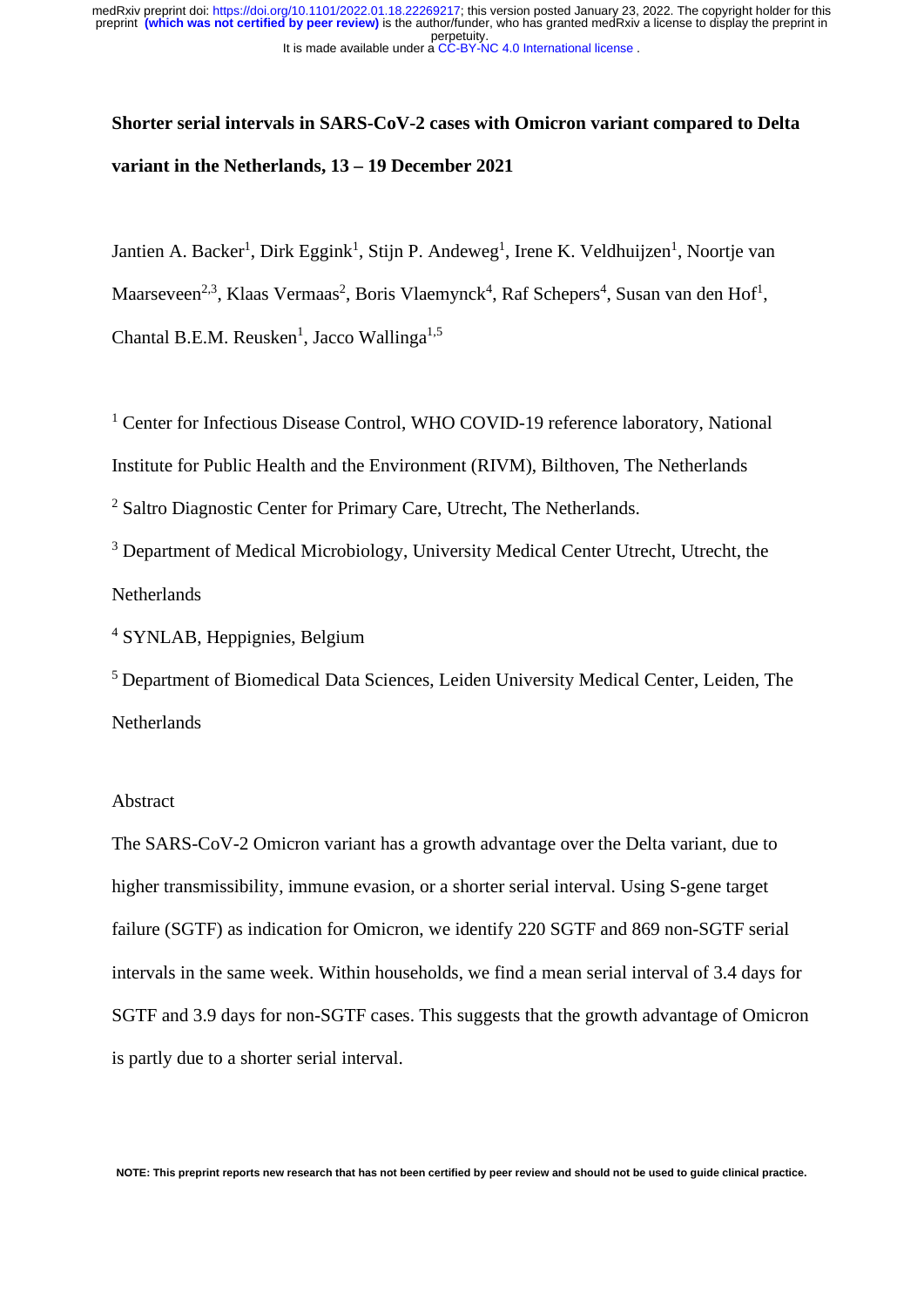The SARS-CoV-2 Pango lineage B.1.1.529, also known as the Omicron variant, was first reported by South Africa on 24 November 2021, and designated by the WHO as a variant of concern on 26 November 2021 (1). It is characterized by a fast epidemic growth relative to the B.1.617.2 (Delta) variant (2). Several epidemiological factors may contribute to the fast relative growth rate of this new variant. Firstly, immune evasion (3-5). Secondly, higher intrinsic transmission potential (6) (an increase in the basic reproduction number, defined as the average number of secondary cases generated by an infectious individual in a susceptible population). Thirdly, a shorter serial interval (i.e., the duration of time between symptom onset of a case and its infector). A variant with a shorter serial interval as compared to another variant with the same reproduction number, would have an increased epidemic growth rate. Whereas early reports provide evidence for substantial immune evasion and suggest an increased transmission potential (3-6), little is known about the serial interval of the Omicron variant. We assess whether the serial intervals of the Omicron and Delta variant differ by comparing transmission pairs of both variants during the same time period.

The Omicron variant was first identified in the Netherlands in a case whose sample was obtained on November 19, 2021. Symptom onset dates and postal codes of diagnosed SARS-CoV-2 cases are reported to a national surveillance database. If an infector of the case has been identified through source and contact tracing, a unique identifier of this infector is reported as well. We identified pairs of a primary case and a secondary case from this national surveillance database and measured the serial interval as difference between symptom onset day of a case and its infector.

A fraction of the cases reported in the national surveillance database were tested in two laboratories that analyze specimens with the TaqPath COVID-19 RT-PCR Kit (ThermoFisher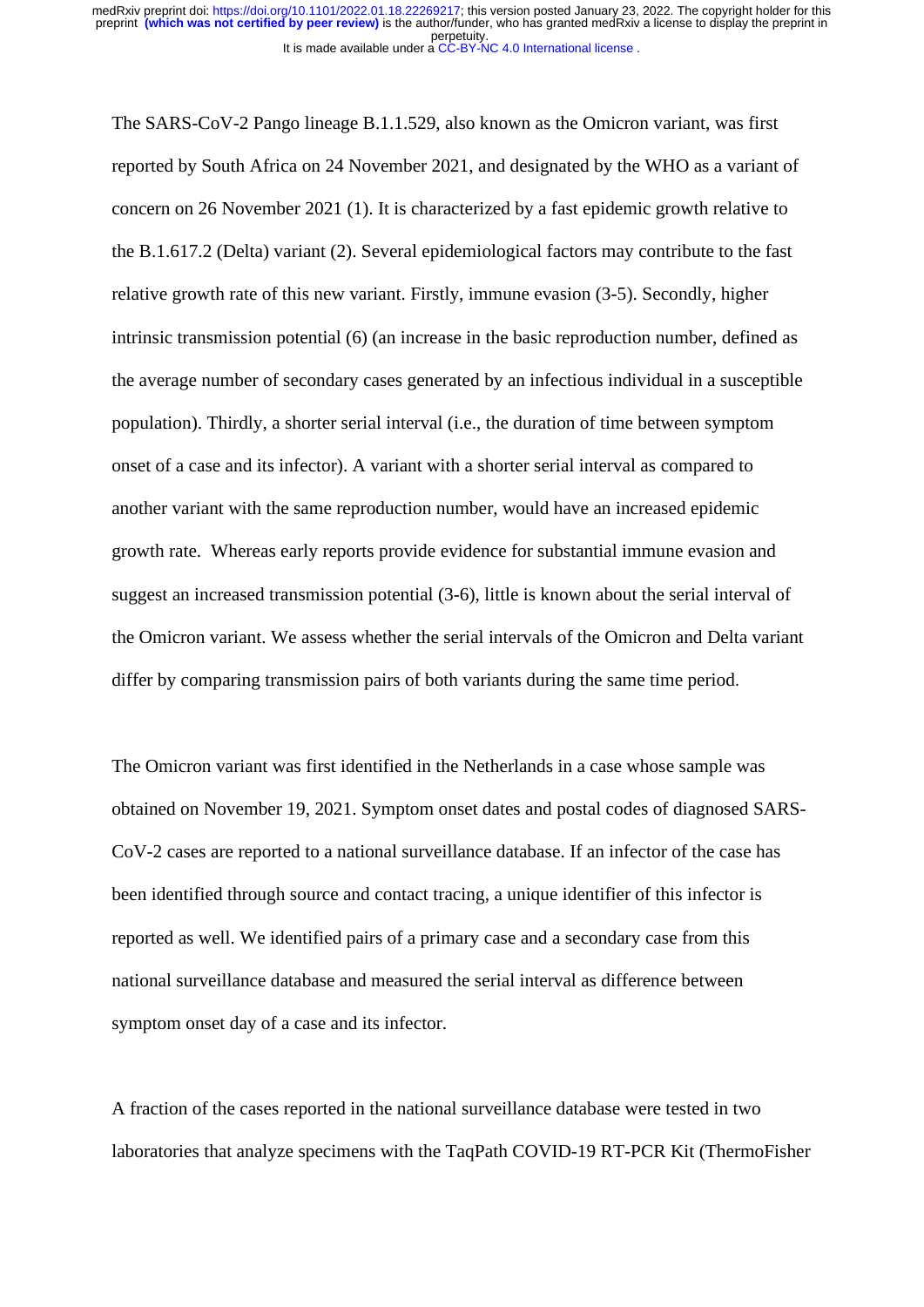Scientific). This PCR kit targets three genes. Failure of the probe targeting the S-gene, while the Orf1ab and N probe result in a proper signal (S-gene target failure (SGTF), also referred to as S-dropout), identifies the presence of a deletion in the S-gene (spike amino acid residues Δ69–70) which has been associated with the Omicron variant but not with Delta. Non-SGTF is highly predictive of the Delta variant and SGTF is highly predictive for the Omicron variant (4). With lower viral loads SGTF allocation is less accurate as the S-gene target is the least sensitive target of the three genes. Therefore, a stringent threshold of  $\leq 30$  cycle threshold (Ct) values were used on the Orf1ab and N targets for inclusion in further analyses.

We included transmission pairs with a minimum serial interval of  $-5$  days and a maximum serial interval of 15 days. We included transmission pairs with a symptom onset date for the infector between December 13 and December 19, 2021, as reported by January 6, 2022. The overall share of Omicron variant detected in test positive cases was 9.0% during this period (7). A cohort approach was followed to minimize the impact of data truncation and differences in epidemic growth by variant on the outcome. Analysis showed that most cases were tested and reported within five days after symptom onset. Combined with a maximum serial interval of 15 days, this would mean that a secondary case of the cohort would be tested and reported at the time the data were retrieved from the notification system. We excluded transmission pairs where infector or case had a missing postal code, where both infector and case lacked SGTF results, or where infector and case had differing SGTF results.

We will refer to transmission pairs with an SGTF case or an SGTF infector as SGTF transmission pairs, and to transmission pairs with a non-SGTF case or a non-SGTF infector as non-SGTF transmission pairs. We will refer to transmission pairs with a case and infector with the same postal code as within-household transmission pairs, and to transmissions with a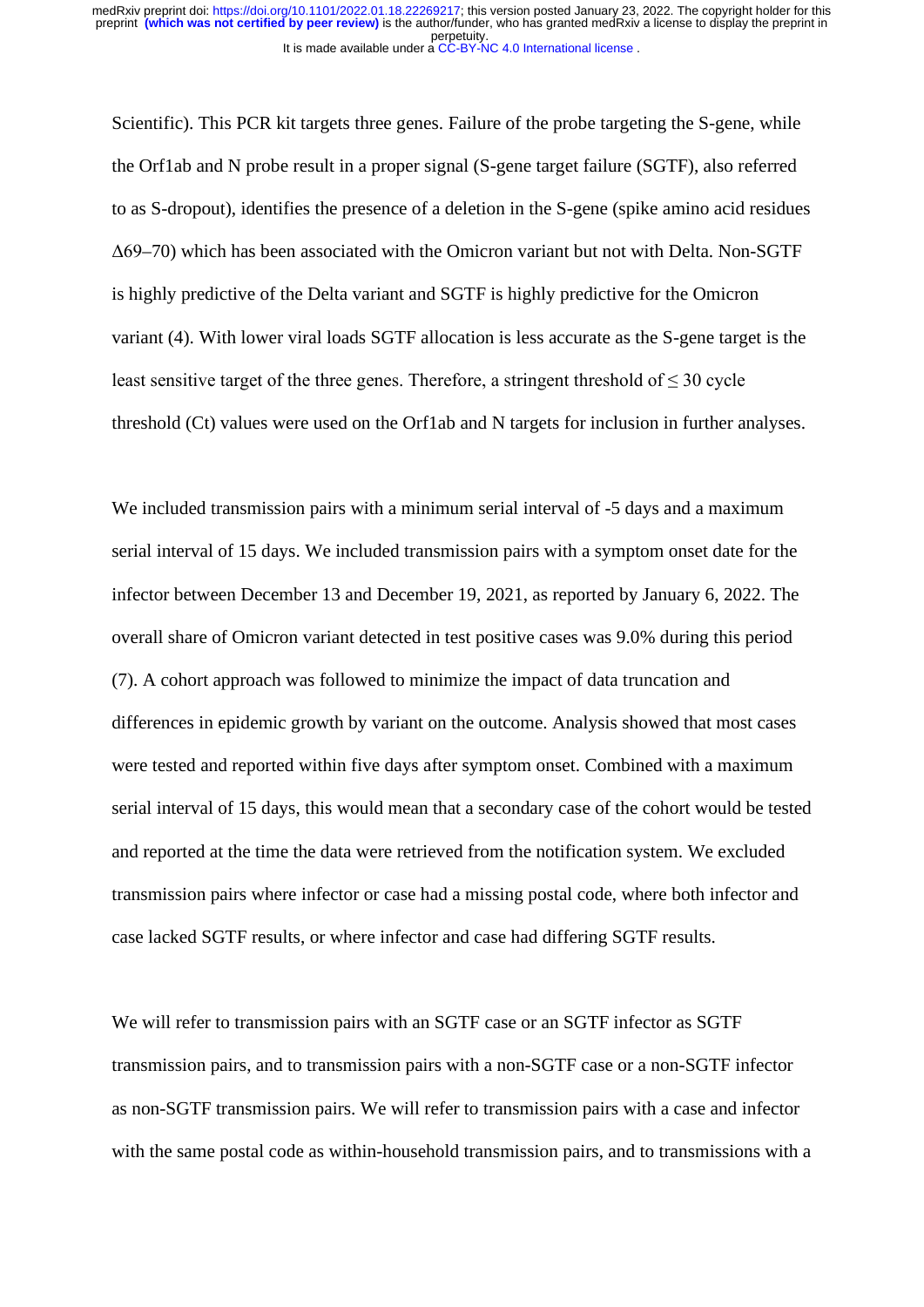case and infector with a different postal case as between-household transmission pairs, because 97% of transmission pairs with identical postal code live within the same household (8).

We identified 220 SGTF transmission pairs, and 869 non-SGTF transmission pairs (i.e., 20% of all transmission pairs identified in the study week), excluding 11 pairs with opposing SGTF results, and 6 pairs without postal code. The mean serial interval of 3.4 days for the 150 SGTF within-household pairs was significantly shorter than the mean serial interval of 3.9 days for the 728 non-SGTF within-household pairs (Figure 1, one-sided Welch's test, df  $= 247$ ,  $p = 0.0044$ ). A similar but not significant difference was found between the mean serial interval of 3.1 days for the 70 SGTF between-household pairs and the mean serial interval of 3.5 days for the 141 non-SGTF between-household pairs (one-sided Welch's test, df =  $165$ ,  $p = 0.15$ ).

In addition to the transmission pairs, we studied cases with known exposure information that allows to infer the incubation period (9). We identified 117 SGTF cases and 163 non-SGTF cases with reported symptom onset date between 1 and 26 December 2021 (i.e., 13% of all cases with known exposure information in that period). The median incubation period is estimated to be 3.4 days for SGTF cases and 4.0 days for non-SGTF cases, but the 95% posterior distribution of the difference includes 0 (see Appendix).

This early investigation of recent SGTF cases as a proxy for Omicron, offers evidence to support a shorter serial interval among the identified cases studied. This lends support to the hypothesis that the recent rapid growth of the Omicron variant is in part driven by a shortened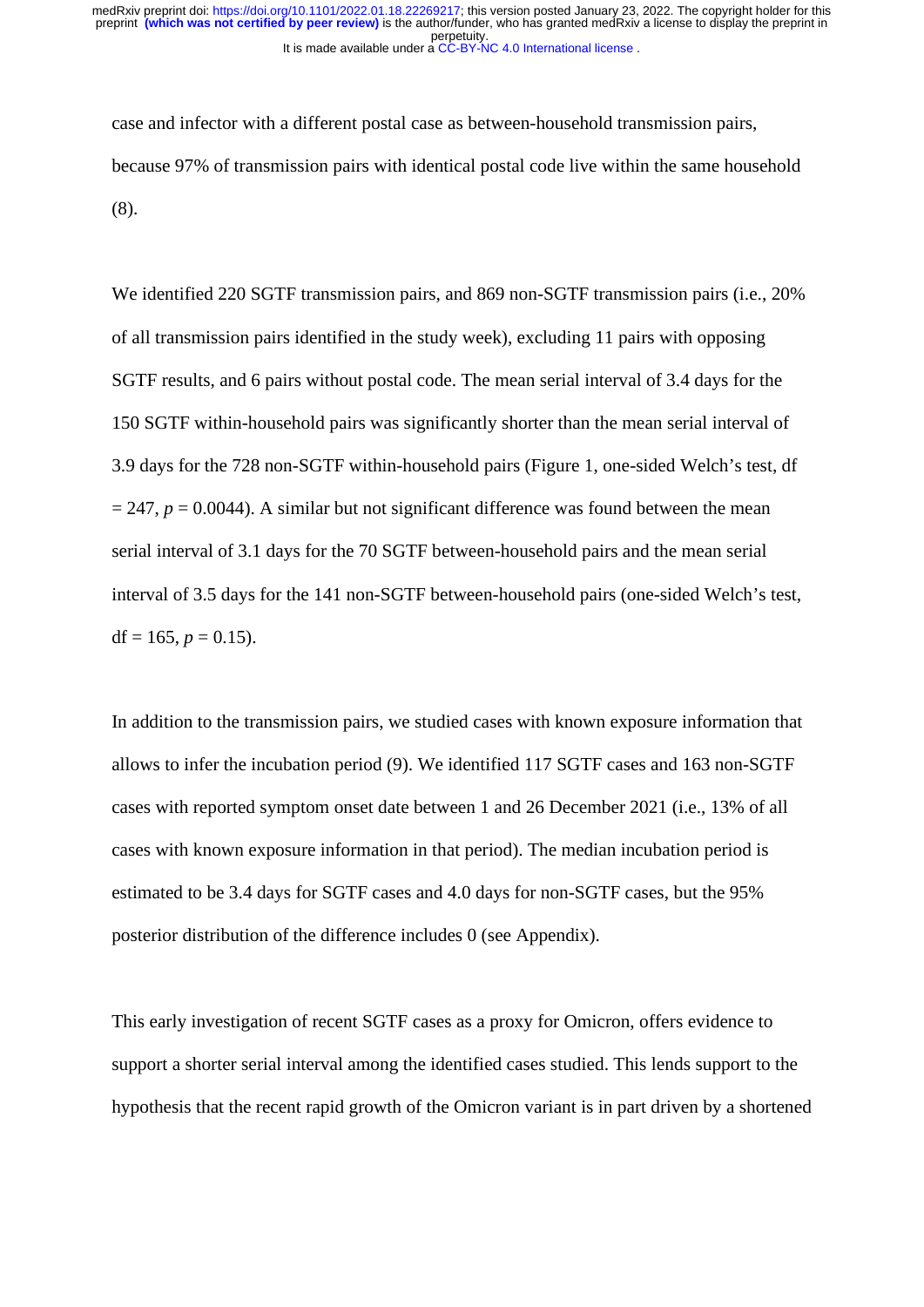serial interval as compared to infections with the Delta variant. The observed difference of half a day is similar to the difference in the incubation period between the two variants.

During the study period the contact tracing guidelines differed for the two variants regarding contacts outside the household. Until 23 December 2021 guidelines for the Omicron variant were stricter than for Delta infections, with longer isolation and quarantine periods and requiring quarantine also for immune contacts. These differences might offer a possible explanation for the observed shorter serial interval of the SGTF transmission pairs between households. However, these differences do not explain for the observed shorter serial interval of the SGTF transmission pairs within households and the shorter incubation period of SGTF cases. Therefore, the observed difference in between-household pairs is expected to be due to the variant. To generalize the observed differences between serial interval for SGTF and non-SGTF transmission pairs, proper control for the control measures in place and other confounding factors such as age and vaccination status of the case and its infector are required.

The reported values of mean serial interval and median incubation period for the Omicron variant are in line with earlier reported tentative estimates. A mean serial interval of 2.8 days (range 1-7 days) for Omicron was reported for outbreaks in South Korea (10). A median incubation period of 3 days for Omicron was reported for a superspreading event in Norway (11) and for a cluster in Nebraska (12). Although none of these earlier reports allowed for a direct comparison between the reported values for the mean serial interval and the median incubation period between the Omicron and Delta variant in the same period, the reported low values suggest that also in these different settings the serial interval and the incubation time of the Omicron variant are shorter than those for the Delta variant.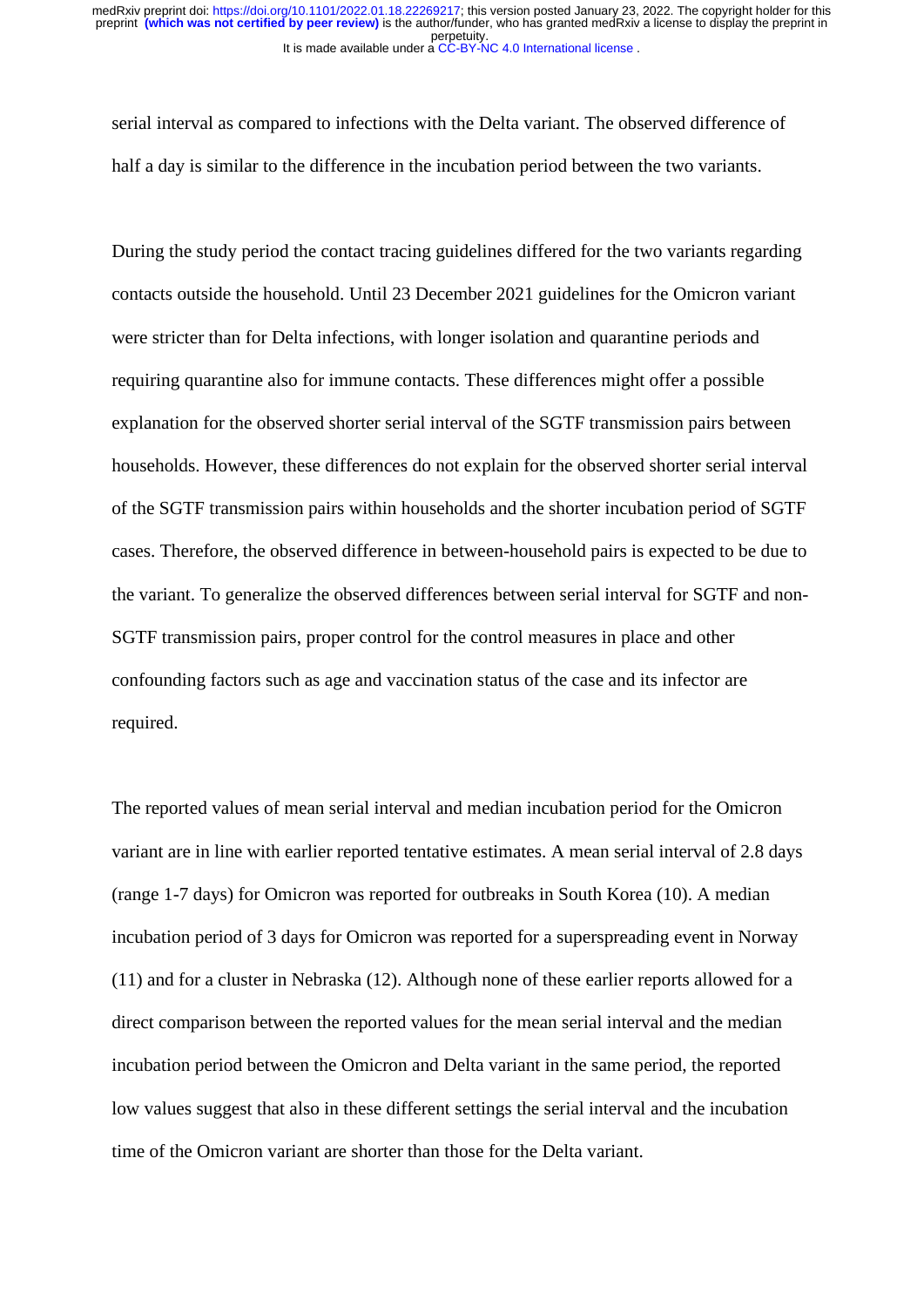There are indications for a different place of replication and a different route of entry for the Omicron variant, which suggests a mechanism to account for a shorter serial interval and a shorter incubation period (6, 13). Further studies that include the viral load and shedding dynamics relative to the symptom onset date of the primary case are crucial.

A short serial interval offers, next to immune evasion and higher transmissibility, an explanation for the growth advantage of the Omicron variant over the Delta variant. A short serial interval and a short incubation period will make timely contact tracing more challenging, which will have a negative impact on reducing onward transmission (14). Mitigating the observed rapid spread of the new virus variant will therefore continue to require multi-layered interventions such as case finding and contact tracing, as well as booster vaccination and non-pharmaceutical interventions.

#### Funding

The study was financed by the Netherlands Ministry of Health, Welfare and Sport. This project has received funding from the European Union's Horizon 2020 research and innovation programme - project EpiPose (grant agreement number 101003688).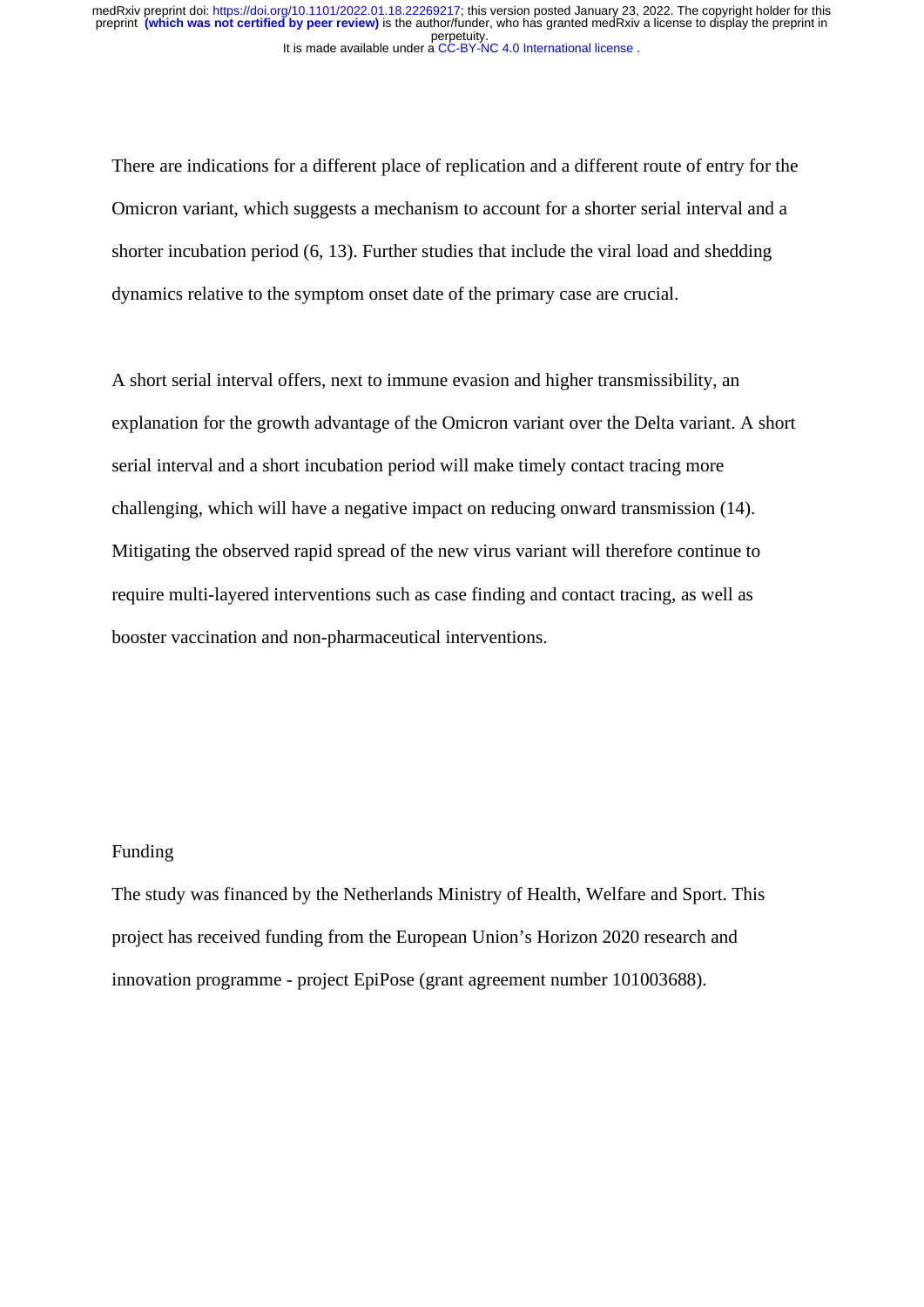perpetuity. preprint **(which was not certified by peer review)** is the author/funder, who has granted medRxiv a license to display the preprint in medRxiv preprint doi: [https://doi.org/10.1101/2022.01.18.22269217;](https://doi.org/10.1101/2022.01.18.22269217) this version posted January 23, 2022. The copyright holder for this

#### It is made available under a CC-BY-NC 4.0 International license.

# References

1. World Health Organization. Tracking SARS-CoV-2 variants 2021 [Available from: [https://www.who.int/en/activities/tracking-SARS-CoV-2-variants/.](https://www.who.int/en/activities/tracking-SARS-CoV-2-variants/)

2. Ito K, Piantham C, Nishiura H. Relative Instantaneous Reproduction Number of Omicron SARS-CoV-2 variant with respect to the Delta variant in Denmark. J Med Virol. 2021.

3. Cele S, Jackson L, Khan K, Khoury DS, Moyo-Gwete T, Tegally H, et al. SARS-CoV-2 Omicron has extensive but incomplete escape of Pfizer BNT162b2 elicited neutralization and requires ACE2 for infection. medRxiv. 2021.

4. Eggink D, Andeweg SP, Vennema H, van Maarseveen N, Vermaas K, Vlaemynck B, et al. Increased risk of infection with SARS-CoV-2 Omicron compared to Delta in vaccinated and previously infected individuals, the Netherlands, 22 November to 19 December 2021. medRxiv. 2021.

5. Wilhelm A, Widera M, Grikscheit K, Toptan T, Schenk B, Pallas C, et al. Reduced Neutralization of SARS-CoV-2 Omicron Variant by Vaccine Sera and Monoclonal Antibodies. medRxiv. 2021.

6. Peacock TP, Brown JC, Zhou J, Thakur N, Newman J, Kugathasan R, et al. The SARS-CoV-2 variant, Omicron, shows rapid replication in human primary nasal epithelial cultures and efficiently uses the endosomal route of entry. bioRxiv. 2022:2021.12.31.474653.

7. RIVM. Varianten van het coronavirus SARS-CoV-2 2022 [Available from: [https://www.rivm.nl/coronavirus-covid-19/virus/varianten.](https://www.rivm.nl/coronavirus-covid-19/virus/varianten)

8. Netherlands S. Transmissieparen adres, werkgever en school, jan-sep 2021 2021 [Available from: [https://www.cbs.nl/nl-nl/maatwerk/2021/49/transmissieparen-adres-werkgever-en-school](https://www.cbs.nl/nl-nl/maatwerk/2021/49/transmissieparen-adres-werkgever-en-school-jan-sep-2021)[jan-sep-2021](https://www.cbs.nl/nl-nl/maatwerk/2021/49/transmissieparen-adres-werkgever-en-school-jan-sep-2021) 

9. Backer JA, Klinkenberg D, Wallinga J. Incubation period of 2019 novel coronavirus (2019 nCoV) infections among travellers from Wuhan, China, 20-28 January 2020. Euro Surveill. 2020;25(5). 10. Lee JJ, Choe YJ, Jeong H, Kim M, Kim S, Yoo H, et al. Importation and Transmission of SARS-

CoV-2 B.1.1.529 (Omicron) Variant of Concern in Korea, November 2021. J Korean Med Sci. 2021;36(50):e346.

11. Brandal LT, MacDonald E, Veneti L, Ravlo T, Lange H, Naseer U, et al. Outbreak caused by the SARS-CoV-2 Omicron variant in Norway, November to December 2021. Euro Surveill. 2021;26(50).

12. Jansen L, Tegomoh B, Lange K, Showalter K, Figliomeni J, Abdalhamid B, et al. Investigation of a SARS-CoV-2 B.1.1.529 (Omicron) Variant Cluster - Nebraska, November-December 2021. MMWR Morb Mortal Wkly Rep. 2021;70(5152):1782-4.

13. Kozlov M. Omicron's feeble attack on the lungs could make it less dangerous. Nature. 2022. 14. Kucharski AJ, Klepac P, Conlan AJK, Kissler SM, Tang ML, Fry H, et al. Effectiveness of isolation, testing, contact tracing, and physical distancing on reducing transmission of SARS-CoV-2 in different settings: a mathematical modelling study. Lancet Infect Dis. 2020;20(10):1151-60.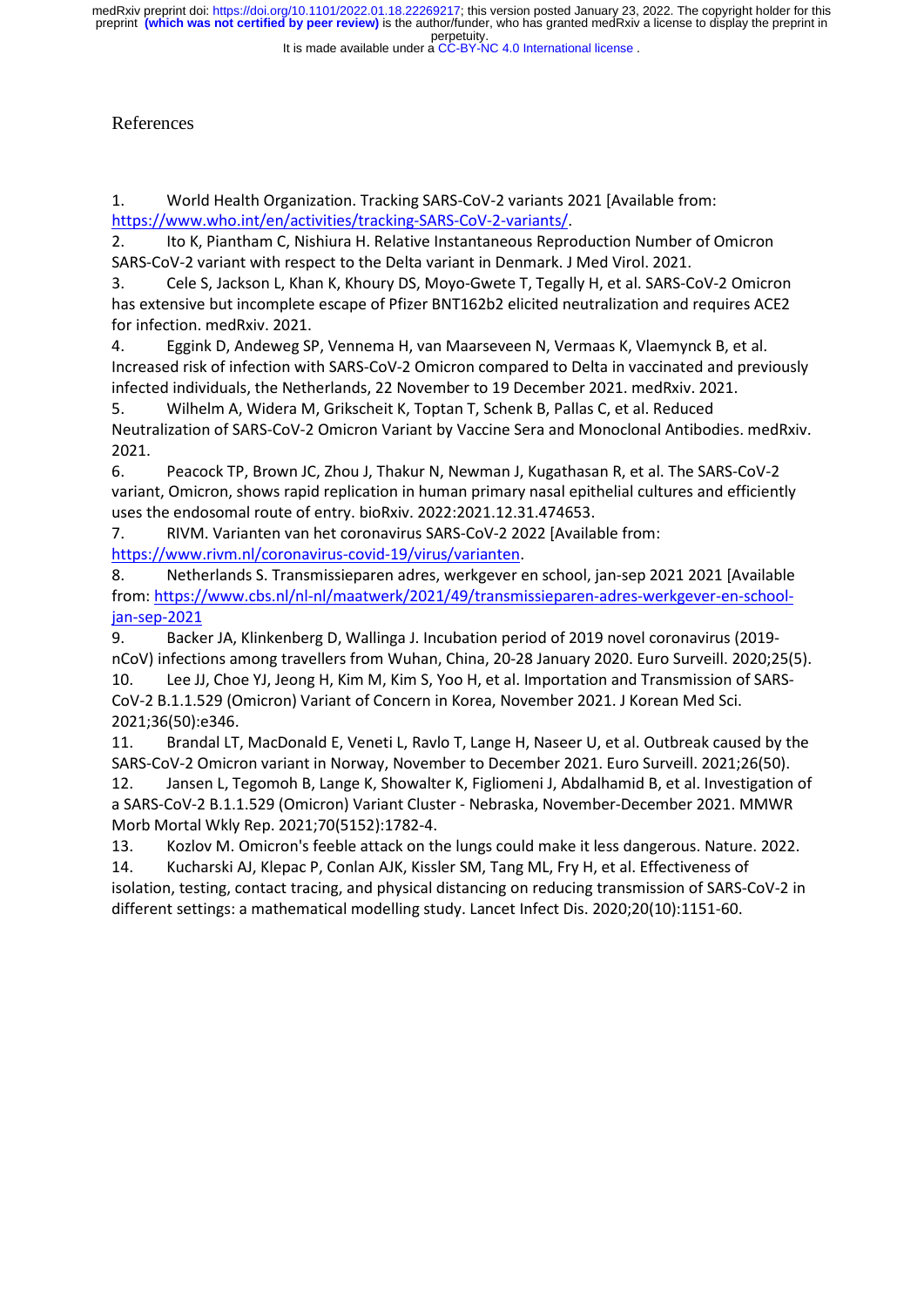perpetuity. medRxiv preprint doi: [https://doi.org/10.1101/2022.01.18.22269217;](https://doi.org/10.1101/2022.01.18.22269217) this version posted January 23, 2022. The copyright holder for this<br>preprint (which was not certified by peer review) is the author/funder, who has granted

It is made available under a CC-BY-NC 4.0 International license.



Figure 1. Observed distribution of serial interval of SARS-CoV-2 transmission pairs with infectors having their symptom onset date during the period 13 - 19 December 2021 in The Netherlands, (A) for non-SGTF within-household transmission pairs, (B) non-SGTF between-household transmission pairs, (C) SGTF within-household transmission pairs, (D) SGTF between-household transmission pairs, and the difference between the empirical cumulative density functions for SGTF and non-SGTF transmission pairs (E) within households and (F) between households (see Appendix for data).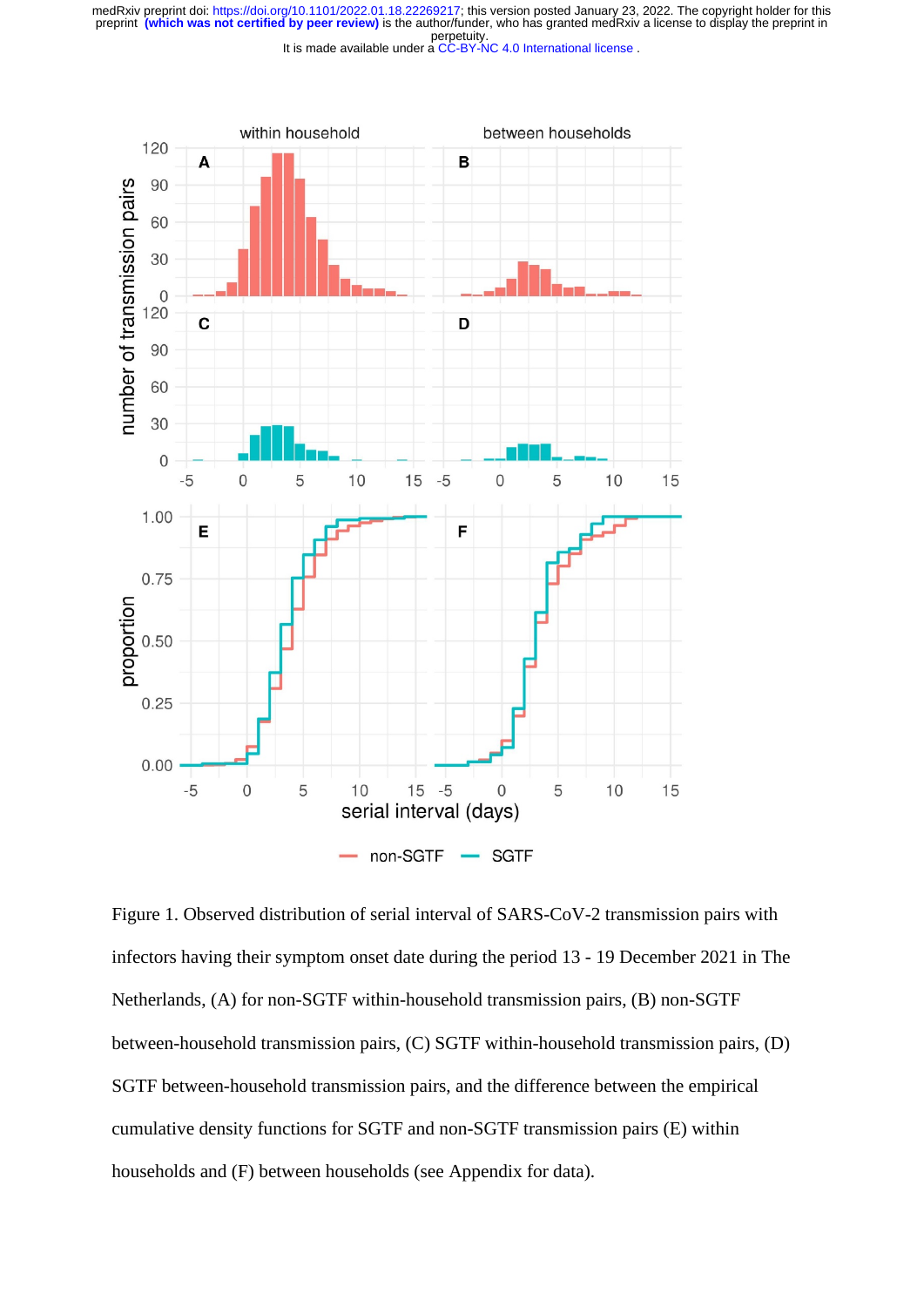# **Appendix**

## **Data**

Table S1 Number of observed transmission pairs by serial interval, type (within or between households) and SGTF result; data shown in Figure 1 in main text.

| <b>Transmission pairs</b>        | Within-household |              | <b>Between</b><br>households |                |
|----------------------------------|------------------|--------------|------------------------------|----------------|
| <b>Serial interval</b><br>(days) | non-SGTF         | <b>SGTF</b>  | non-SGTF                     | <b>SGTF</b>    |
| $-5$                             | 0                | 0            | 0                            | 0              |
| $-4$                             | $\mathbf{1}$     | $\mathbf 1$  | 0                            | 0              |
| $-3$                             | $\mathbf{1}$     | 0            | $\overline{2}$               | $\mathbf 1$    |
| $-2$                             | 4                | 0            | $\mathbf{1}$                 | 0              |
| $-1$                             | 11               | 0            | 4                            | $\overline{2}$ |
| 0                                | 38               | 6            | 7                            | $\overline{2}$ |
| $\mathbf{1}$                     | 73               | 21           | 14                           | 11             |
| $\overline{2}$                   | 97               | 28           | 28                           | 14             |
| 3                                | 116              | 29           | 25                           | 13             |
| 4                                | 116              | 28           | 22                           | 14             |
| 5                                | 95               | 14           | 10                           | 3              |
| 6                                | 64               | 9            | 7                            | $\mathbf 1$    |
| $\overline{7}$                   | 46               | 8            | 8                            | 4              |
| 8                                | 25               | 4            | $\overline{2}$               | 3              |
| 9                                | 14               | 0            | $\overline{2}$               | $\overline{2}$ |
| 10                               | 9                | $\mathbf 1$  | 4                            | 0              |
| 11                               | 6                | $\mathbf 0$  | 4                            | 0              |
| 12                               | 6                | 0            | $\mathbf 1$                  | 0              |
| 13                               | 4                | $\pmb{0}$    | 0                            | 0              |
| 14                               | $\mathbf{1}$     | $\mathbf{1}$ | 0                            | 0              |
| 15                               | $\mathbf 1$      | 0            | 0                            | 0              |